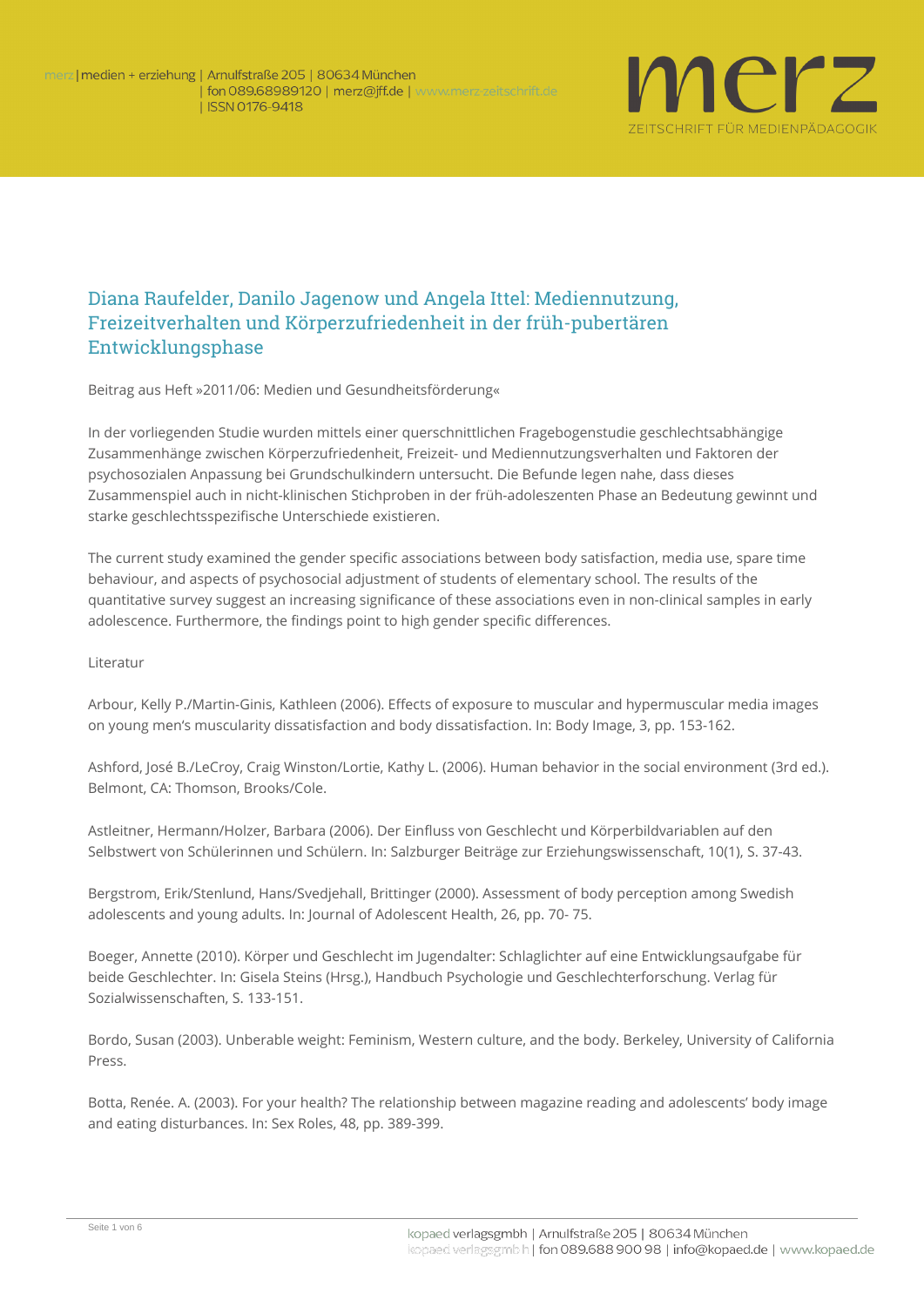

Cafri, Guy/Thompson, J. Kevin (2004). Measuring Male Body Image: A Review of the Current Methodology. In: Psychology of Men & Masculinity, 5(1), pp. 215-239.

Cattarin, Jill A./Thompson, J. Kevin/Thomas, Carmen/ Williams, Robyn (2000). Body image, mood, and televised images of attractiveness: The role of social comparison. In: Journal of Social and Clinical Psychology, 19, pp. 220-239.

Cohane, Geoffrey H./Pope, Harrison G. Jr. (2001). Body Image in boys: a review of the literature. In: International Journal of Eating Disorders, 29, pp. 373–379.

Cohn, Lawrence D./Adler, Nancy E./Irwin, Charles/Millstein, Susan/Kegeles, Susan M./Stone, George (1987).Bodyfigure preferences in male and female adolescents. In: Journal of Abnormal Psychology, 96 (3), pp. 276-279.

Collins, Elizabeth (1990). Body figure perceptions and preferences among preadolescent children. In: International Journal of Eating Disorder, 10, pp. 199-208.

Derenne, Jennifer L./Beresin, Eugene V. (2006). Body Image, Media and Eating Disorders. In: Academic Psychiatry, 30 (3), pp. 257-261.

Fawkner, Helen (2004). Body image attitudes in men: An examination of the antecedents and consequent adjustive strategies and behaviors,' unpublished PhD thesis, University of Melbourne.

Feldman, William/Feldman, Eva/Goodman, John T. (1988). Culture versus biology: Children's attitudes toward thinness and fatness. In: Pediatrics, 81, pp. 190-194.

Frederick, David A./Haselton, Martie G. (2003). Muscularity as a communicative signal. Paper presentation at the International Communications Association.

Frederick, David A./Fessler, Daniel M. T./Haselton, Martie G. (2005). Do representations of male muscularity differ in men's and women's magazines? In: Body Image, 2, pp. 81-86.

Furnham, Adrian/Radley, Sally (1989). Sex differences in the perceptions of male and female body shapes. In: Personality and Individual Differences, 10, pp. 653–662.

Furnham, Adrian/Greaves, Nicola (1994).Gender and locus of control correlates of body image dissatisfaction. In: European Journal of Personality, 8, S. 183-200.

Gentile, Douglas A./Oberg, Charles/Sherwood, Nancy E./Story, Mary/Walsh, David A./Hogan, Majorie (2004). Wellchild exams in the video age: Pediatricians and the AAP guidelines for children's media use. In: Pediatrics, 114, pp. 1235-1241.

Grogan, Sarah/Richards, Helen (2002). 'Body image: Focus groups with boys and men'. In: Men and Masculinities, 4,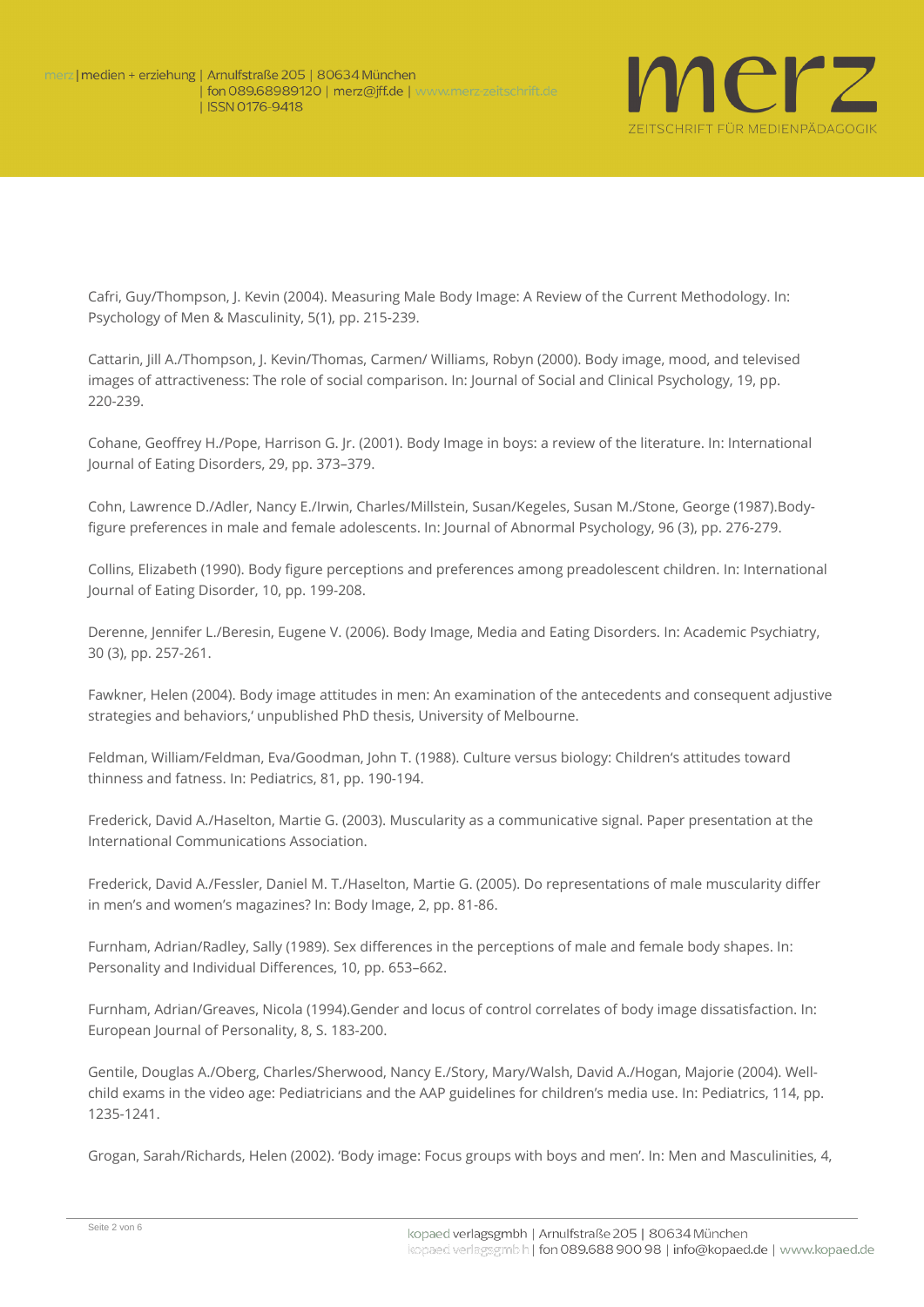

pp. 219-233.

Grogan, Sarah/Shepherd, Sarah/Evans, Ruth/Wright, Sam/ Hunter, Geoff (2006). Experiences of anabolic steroid use: In-depth interviews with men and women body builders. In: Journal of Health Psychology, 11, pp. 845-856.

Grogan, Sarah (2008). Body Image. Understanding Body Dissatisfaction in Men, Women, and Children. London & New York: Routledge.

Halliwell, Emma/Dittmar, Helga (2005). The role of selfimprovement and self-evaluation motives in social comparisons with idealised female bodies in the media. In: Body Image, 2, pp. 249-261.

Harriger, Jennifer A./Calogero, Rachel M./Witherington, David C./Smith, Jane Ellen (2010). Body Size Stereotyping and Internalization of the Thin Ideal in Preschool Girls. In: Sex Roles, 63 (9-10), pp. 609-620.

Hölling, Heike/Schlack, Robert/Kurth, Bärbel-Maria (2010). Kinder – Familien – Gesundheit: Fakten und Zahlen aus dem bundesweit repräsentativen Kinder und Jugendgesundheitssurvey (KIGGS). In: Collatz, Jens (Hrsg.), Familienmedizin in Deutschland. Notwendigkeit, Dilemma, Perspektiven. Lengerich: Pabst Science Publishers, S. 97-131.

Hughes, Susan M./Gallup, Gordon G. Jr. (2003). Sex differences in morphological predictors of sexual behavior: Shoulder to hip and waist to hip ratios. In: Evolution and Human Behavior, 24, pp. 173-178.

Kindes, Marlene (2006). Body Image: New Research. New York: Nova Science.

Kreikebaum, Susanne (1999). Körperbild, Körperzufriedenheit, Diätverhalten und Selbstwert bei Mädchen und Jungen im Alter von sieben bis dreizehn Jahren: Eine interkulturelle Vergleichsstudie (USA – D) und Längsschnittuntersuchung (D). Universität zu Köln, PhilosophischeFakultät: Unveröffentlichte Dissertation.

Kurth, Bärbel-Maria/Hölling, Heike/Schlack, Robert (2008). Wie geht es unseren Kindern? Ergebnisse aus dem bundesweit repräsentativen Kinder- und Jugendgesundheitssurvey (KIGGS). Mittelmaß für Kinder. Der UNICEFBericht zur Lage der Kinder in Deutschland. H. Bertram. München: Verlag C. H. Beck: S. 104-126.

Lavrakas, Paul J. (1975). Female preferences for male physique. In: Journal of Research in Personality, 9, pp. 324–334.

Law, Cheryl/Labre, Magdala P. (2002). Cultural standards of attractiveness: A thirty-year look at changes in male images in magazines. In: Journalism and Mass Communication Quarterly 79, pp. 697-711.

LeCroy, Craig Winston /Daley, Janice (2001). Empowering Adolescent Girls: Examining the present and building skills for the future with the go girls program. New York: Norton Publishers.

Leit, Richard A./Pope, Harrison G. Jr./Gray, James J. (2001). Cultural expectations of muscularity in men: The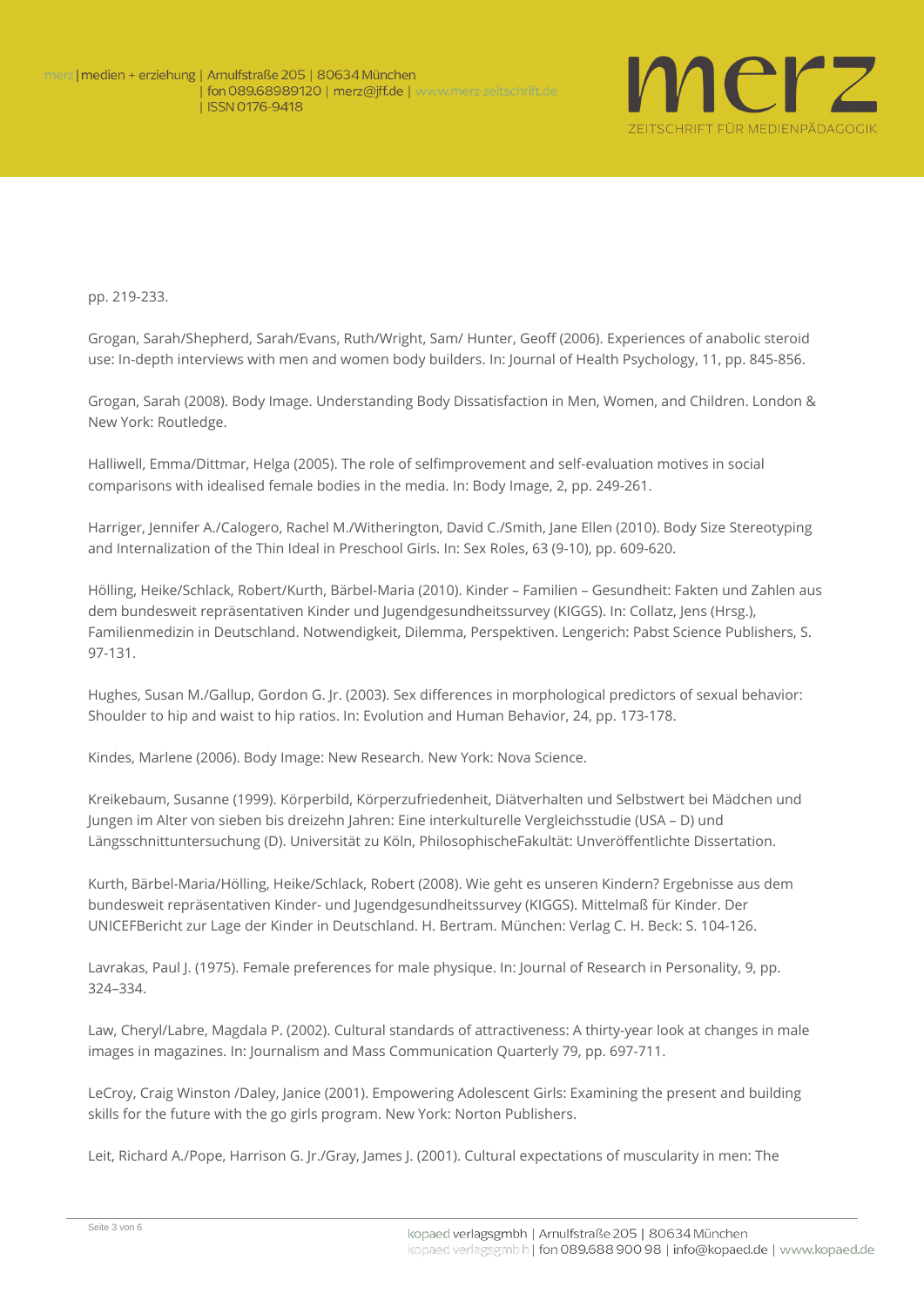

evolution of playgirl centerfolds. In: International Journal of Eating Disorders, 29, pp. 90-93.

Leit, Richard A./Gray, James J./Pope, Harrison G. (2002). The media's representation of the ideal male body: A cause for muscle dysmorphia? In: International Journal of Eating Disorders, 31, pp. 334–338.

Lorenzen, Lisa A./Grieve, Frederick G./Thomas, Adrian (2004). Exposure to muscular male models decreases men's body satisfaction. In: Sex Roles, 51(11/12), pp. 743-748.

Lynch, Shawn M./Zellner, Debra A. (1999). Figure preferences in two generations of men: The use of figure drawings illustrating differences in muscle mass. In: Sex Roles, 40, pp. 833–843.

McCabe, M. P./Ricciardelli, Lina A. (2001). Parent, peer, and media influences on body image and strategies to both increase and decrease body size among adolescent boys and girls. In: Adolescence, 36, pp. 225–240.

McCabe, Marita P./Ricciardelli, Lina A. (2003). Sociocultural influences on body image and body changes among adolescent boys and girls. In: Journal of Social Psychology, 143, pp. 5-26.

McCabe, Marita P./Ricciardelli, Lina A./Sitaram, Geeta/Mikhail, Katharine (2006). Accuracy of body size estimation: Role of biopsychosocial variables. In: Body Image, 3(2), pp. 163-171.

Medienpädagogischer Forschungsverbund Südwest (2010). JIM-Studie 2010. Basisuntersuchungen zum Medienumgang 12-19jähriger. Stuttgart: Medienpädagogischer Forschungsverbund Südwest.

Medienpädagogischer Forschungsverbund Südwest (2011). KIM-Studie 2010. Basisuntersuchungen zum Medienumgang 6-13jähriger. Stuttgart: Medienpädagogischer Forschungsverbund Südwest.

Mendelson, Beverly K./White, Donna R./Mendelson, Morton J. (1996). Self-esteem and body-esteem: Effects of gender, age, and weight. In: Journal of Applied Developmental Psychology, 17, pp. 321–346.

Mendelson, Beverly K./Mendelson, Morton J./White, Donna R. (2001). Body-Esteem Scale for Adolescents and Adults. In: Journal of Personality Assessment, 76, pp. 90-106.

Neumark-Sztainer, Diane/Falkner, Nora/Story, Mary/Perry, Cheryl/Hannan, Peter J./Mulert, Scott (2002). Weightteasing among adolescents: Correlations with weight status and disordered eating behaviors. In: International Journal of Obesity, 26, pp. 123-131.

Ogden, Jane/Mundray, Kate (1996). The effect of the media on body satisfaction: The role of gender and size. In: European Eating Disorders Review, 4, pp. 171-182.

Olivardia, Roberto/Pope, Harisson G. Jr. /Borowiecki, John J./Cohane, Geoffrey H. (2004). Biceps and body image: The relationship between muscularity and self-esteem, depression, and eating disorder symptoms. In: Psychology of Men & Masculinity, 5, pp. 112-120.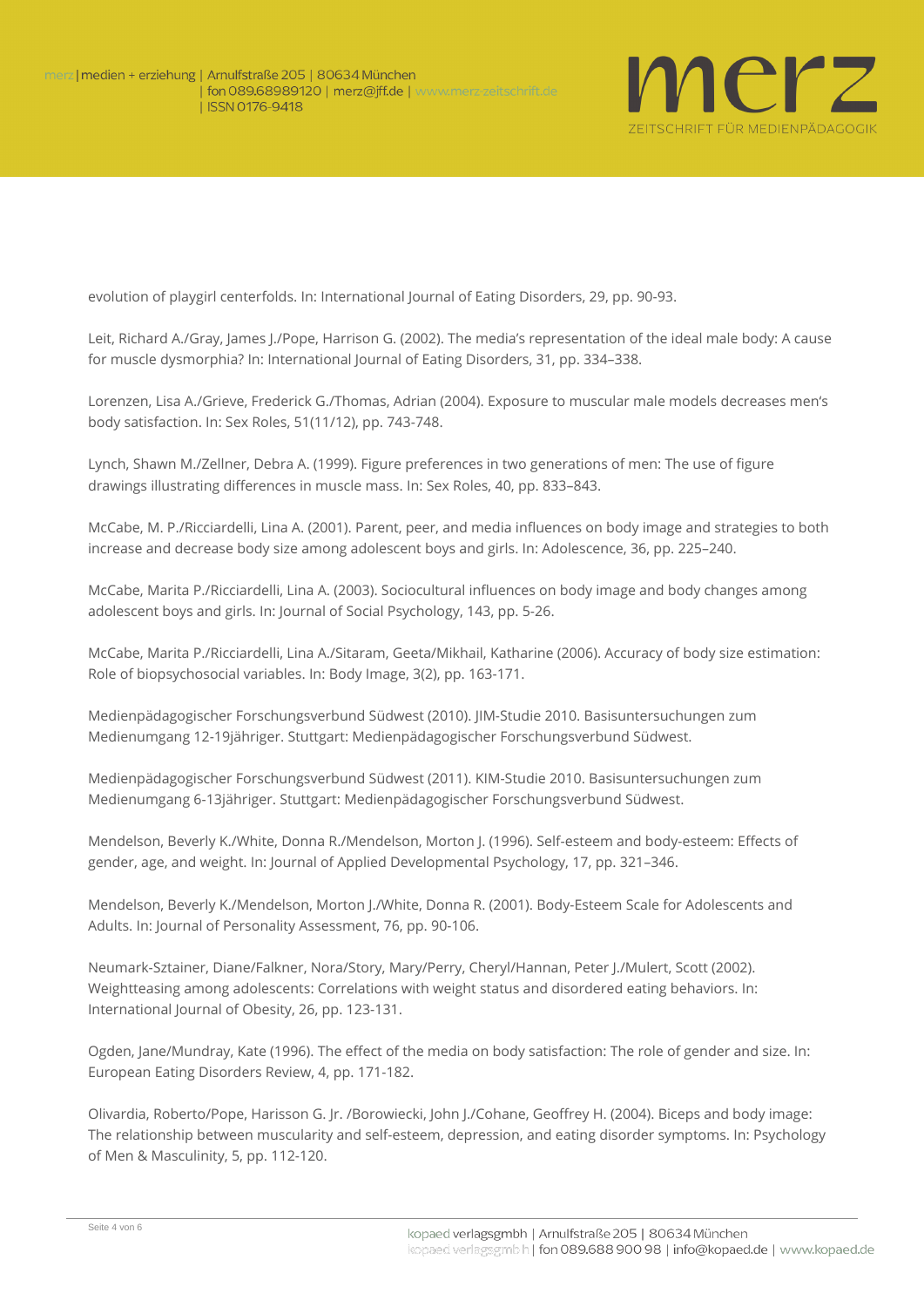

Orbach, Susie (1993). Hunger Strike: The Anorectic's Struggle as a Metaphor for Our Age. London: Penguin.

Pipher, Mary (1995). Hunger Pains: The Modern Woman's Tragic Quest for Thinness. New York: Ballantine Books.

Pope, Harrison G. Jr./Katz, David L./Hudson, James I. (1993). Anorexia nervosa and breverseanorexia. Among 108 male bodybuilders. In: Comprehensive Psychiatry, 34, pp. 406-409.

Pope, Harrison G. Jr./Olivardia, Roberto/Gruber, Amanda J./Borowiecki, John (1999). Evolving ideals of male body image as seen through action toys. In: International Journal of Eating Disorders, 26, pp. 65-72.

Pope, Harrison G. Jr./Phillips, Kathrine A./Olivardia, Roberto (2000). The Adonis complex: The secret crisis of male body obsession. Sydney: The Free Press.

Presnell, Kathrine/Bearman, Sarah Kate/Stice, Eric (2004). Risk factors for body dissatisfaction in adolescent boys and girls: A prospective study. In: International Journal of Eating Disorders, 36, pp. 389-401.

Rodin, Judith/Siberstein, Lisa /Striegel-Moore, Ruth (1984). Women and weight: A normative discontent. In: Nebraska Symposium on Motivation, 32, pp. 267-307.

Rosenblum, Gianine D./Lewis, Michael (1999). The relations among body image, physical attractiveness, and body mass in adolescence. In: Child Development, 70, pp. 50-64.

Sands, Emma R./Wardle, Jane (2003). Internalization of ideal body shapes in 9 – 12-year-old girls. In: International Journal of Eating Disorders, 33(2), pp. 193-204.

Shroff, Hemal/Thompson, J. Kevin (2006). Peer influences, body image dissatisfaction, eating, dysfunction, and selfesteem in adolescent girls. In: Journal of Health Psychology, 11, pp. 533-551.

Silbereisen, Rainer K./Kracke, Bärbel (1997). Self-reported maturational timing and adaptation in adolescence. In: Schulenberg, John L./Maggs, Jennifer/Hurrelmann, Klaus (Eds.), Health risks and developmental transitions during adolescence. New York: Cambridge University Press, pp. 85-109.

Smolak, Linda (2004). Body image in children and adolescents: where do we go from here? In: Body Image,1(1), pp. 15-28.

Stice,Eric/Whitenton, Kathryn (2002). Risk factors for body dissatisfaction in adolescent girls: A longitudinal investigation. In: Developmental Psychology, 38, pp. 669-678.

Thompson, J. Kevin/van den Berg, Patricia (2002). Measuring body image attitudes among adolescents and adults. In: Cash, Thomas/Pruzinsky, Thomas (Eds.), Body images: A handbook of theory, research and clinical practice. New York: Guilford, pp. 142-153.